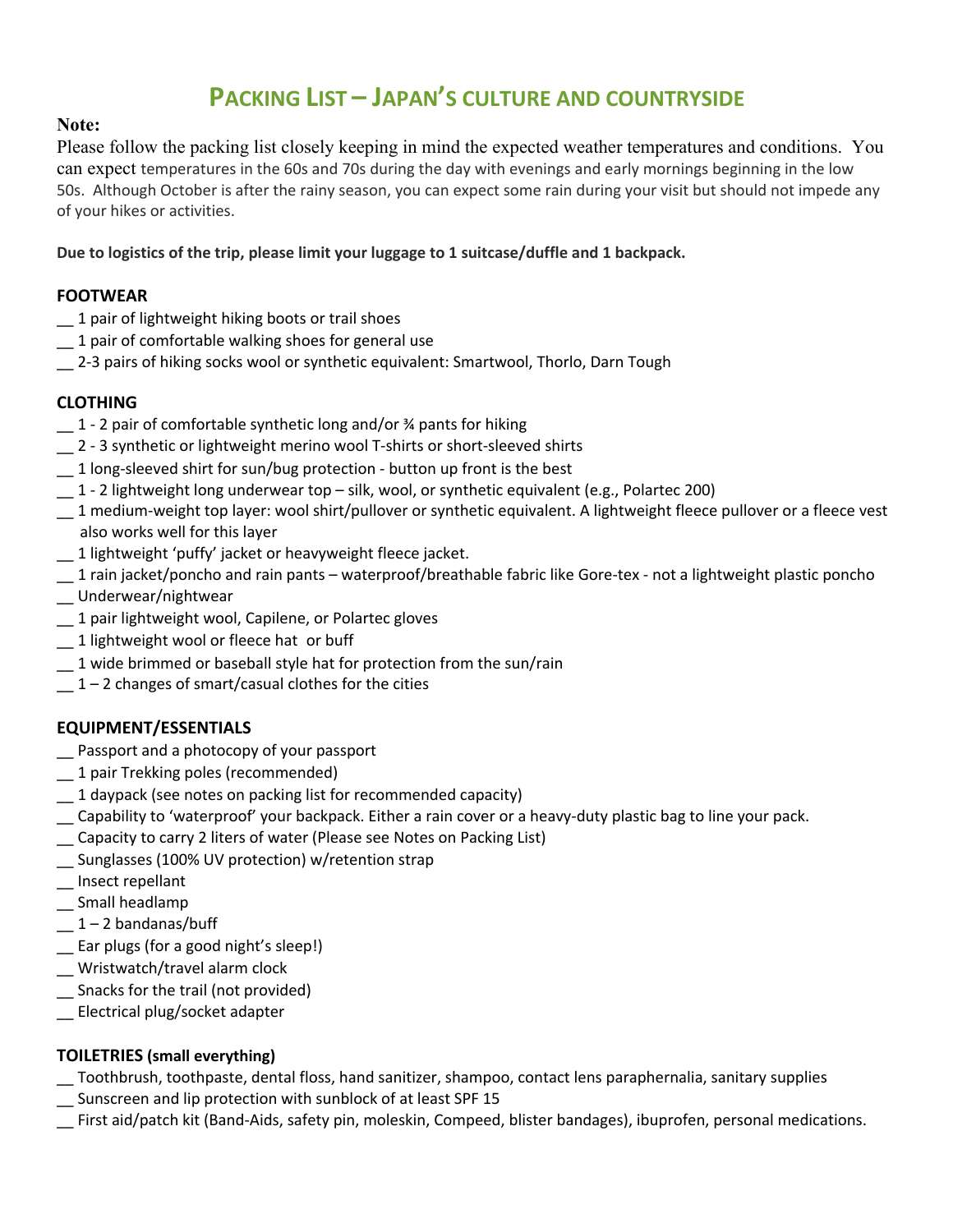**Please note: Individuals who have had or have the potential for a severe allergic reaction to insect stings, specific foods or medications must bring an epi-pen.** Please consult your physician and tell your guide.

#### **OPTIONAL (personal preference, not required)**

- \_\_ Camera (extra battery) and film/memory card
- \_\_ 10 ft light cord and 4-6 clothespins, detergent
- \_\_ Book/journal/pencil/pen
- \_\_ Compact binoculars
- \_\_ folding umbrella
- \_\_ Small, lightweight shoulder bag/purse (city bag) for Tokyo day.

# **NOTES ON PACKING LIST**

Adventures in Good Company's packing list covers everything you need to assure your safety and comfort. You may not use everything you bring; however, you need to come prepared for all possible weather conditions. At the same time, you must be able to carry your own luggage, sometimes up and down stairs.

**Daypacks:** Your daypack should be large enough to hold the following items: 2 liters of water, rain gear, lunch/snacks (for the day), sunscreen, warm layer (fleece pullover or vest), personal first aid kit, lightweight gloves, warm hat and personal items such as camera, etc. **We recommend a daypack with a capacity of 30 Liters (1830 cubic inches)** with a hip belt, padded shoulder straps, and 'lifters'. Line your daypack with a durable plastic bag to keep your belongings dry and/or have an elasticized pack cover that fits snuggly over it. Before you leave home check to be sure that it is comfortable to wear all day and has sufficient space for all of the items listed above. **During the trip, there are several days when luggage is sent ahead, and you will not have access for that overnight. Those days you will need to carry more in your day packs. This is the reason for the 30 Liter size recommendation.** Note: Fanny-packs and hydration packs are not large enough to be used for this trip.

**Footwear:** Well-fitting, sturdy boots or trail shoes are very important to your safety and enjoyment. If you plan to buy new boots, break them in by wearing them around town and taking some short hikes *before* your trip. For general hiking, lightweight or midweight cordura or leather boots with a Vibram sole work well. If you have weak ankles or are recovering from an ankle injury, get boots that come above the ankle– you'll find that this will give you more support in uneven or slippery terrain. Remember to waterproof your boots before the trip. Even boots billed as 'waterproof' need to be treated with a waterproofing product.

**Clothing:** The clothing listed on the packing list has been chosen for your specific trip conditions and for its versatility for layering. NO COTTON for your activewear! All activewear should be made from synthetic/synthetic blends, down/down blends or wool/wool blends. Layering is the most practical and efficient method of insulating the body. Several layers of varied weight materials provide better insulation than one thick Layer of clothing. Also, adding or subtracting layers allows you to adjust to the temperature at your particular level of activity.

**Nightwear:** There are several places you will be staying that provide kimonos (yukata) for all to wear. You wear these to sleep in and to dinner. Considering that many of the inns do not have central heating (they do have electric heaters in rooms), just be sure your nightwear is warm to sleep in. Many participants use their long underwear (under their kimonos) for nightwear in these locations.

**Rain Gear:** You will need a parka or jacket made of a coated nylon or a waterproof/breathable fabric like Gore-tex, HellyTech, Membrane, H2No, or Ultrex. **Be sure it keeps water out**. Before making this important purchase, be sure that it fits you properly. It should be large enough to fit over all your layers. In particular, the hood needs to be effective. It should shield your face from the rain and turn with your head. Movement of your arms must not interfere with the hood. Put on your daypack; can you still raise your arms? Your wind/rain pants should be comfortable, allow enough